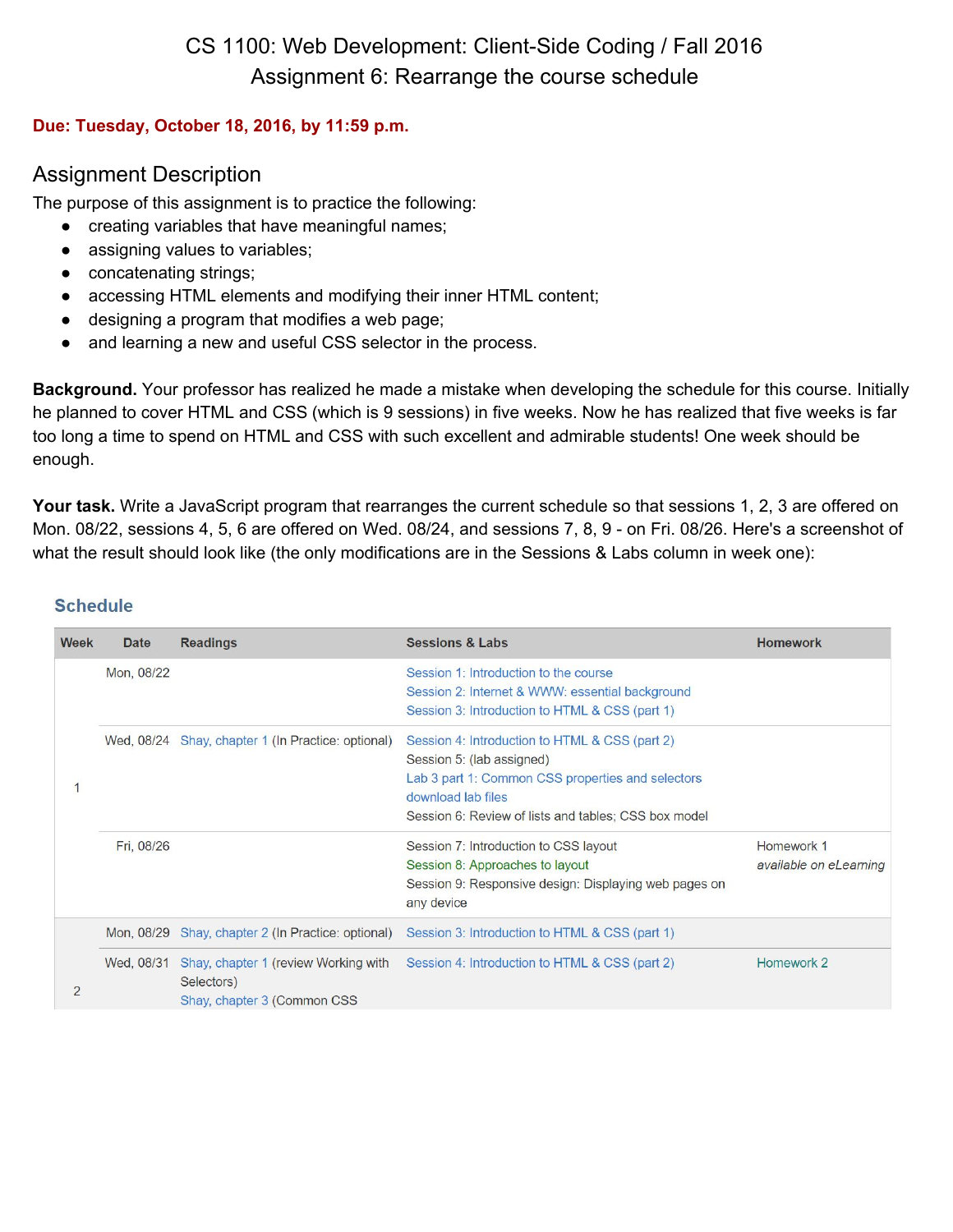# Implementation Plan

Download the provided file hw6.html. This web page references a JavaScript file, hw6.js (<script> tag at the bottom of the page). Your task is to create that file.

Here's an outline of the steps you need to take:

- 1. Figure out the CSS code to select the HTML elements, the content of which you'll need to access and/or modify.
- 2. Create 9 selectors for the elements that contain the 9 session descriptions and store them in variables.
- 3. Use the variables you've created to select these elements and store them in 9 other variables.
- 4. Repeat steps two and three for the 3 elements the content of which you will need to modify (week one).
- 5. Combine the contents of the 9 elements (containing session descriptions) into 3 strings and assign them to 3 variables. Use "<br/>>br>" to separate session descriptions.
- 6. Use these variables to modify the content of the 3 elements in week one.

# Implementation Guidelines

Note: I will usually leave it up to you to design a solution. However, this is your first formal programming assignment, so I will guide you through it.

Make sure to use good and consistent variable names: this will help you a lot, especially in this assignment! The variable names I provide in this description are only examples of "templates" for the names.

### **Step 1**

Often we don't have the luxury to select elements by their type, class or ID, especially when we write smart JavaScript programs that manipulate web page content. There are many powerful CSS selectors that can help us in these situations, and one of them is the **:nth-child(an+b)** pseudo class.

This selector matches a number of child elements whose numeric position in the series of children matches the pattern *an+b* (or just *n* when *a=1* and *b=0*). For example, you could use it to select every fifth row in a table, every third cell in a row, or every forty-second paragraph on a page.

The querySelector method returns only the first occurrence of an element that matches our selector - which is exactly what we need. Consider this: if you look at the HTML code of hw6.html, you'll see that:

- to access the text "**Session 1: Introduction to the course**" , you need to get at the **fourth** TD element in the **second** TR element (fourth cell in the second row of the only table on the page);
- to access the text "**Session 7: Introduction to CSS layout**" , you need to get at the **third** TD element in the **eleventh** TR element (fourth cell in the second row of the same table);

How do we select the second table row? As simple as this: **tr:nth-child(2)**

How do we select the fourth table cell? As simple as that: **td:nth-child(4)**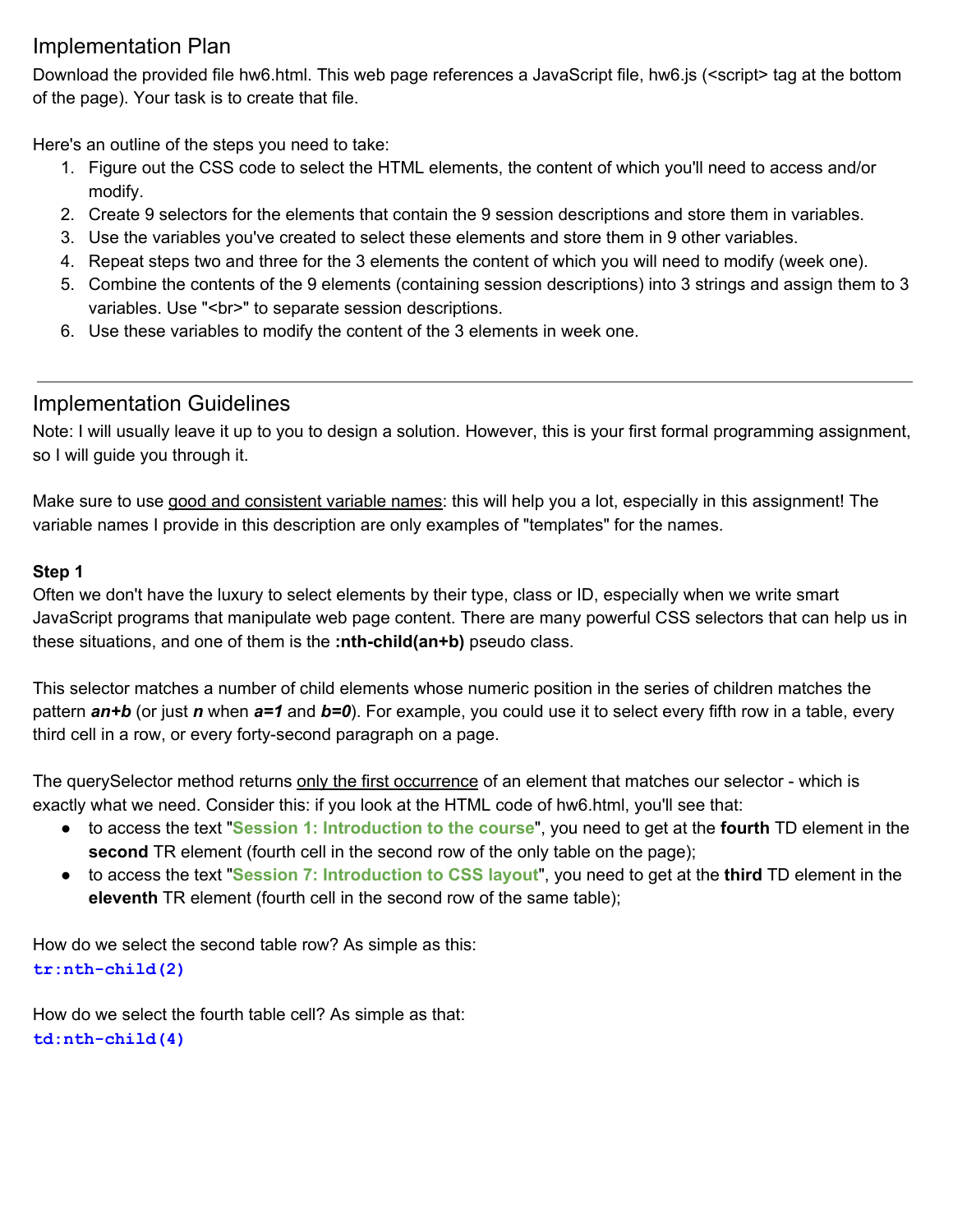But how do we select the fourth table cell *in* the second table row? You already know! a TD is always a decsendant of a TR - so we can use the descendant CSS selector: [https://developer.mozilla.org/en-US/docs/Web/CSS/Descendant\\_selectors](https://developer.mozilla.org/en-US/docs/Web/CSS/Descendant_selectors)

You've used it not so long ago! Recall selecting only *those* list items that belonged (i.e., were descendants) to a specific unordered list and not any list on the page.

To save time, use the browser console to test your selectors.

If you are curious, here's more information on nth-child selector: <https://developer.mozilla.org/en-US/docs/Web/CSS/:nth-child> [http://www.w3schools.com/cssref/sel\\_nth-child.asp](http://www.w3schools.com/cssref/sel_nth-child.asp)

**Step 2.** Create CSS selectors to access 9 **table cells** that contain session descriptions (their content starts with the word "Session"; most of them contain only the session number and topic, except the cell for session 5 which also contains text about a lab). These cells appear in rows 1, 2, 4, 5, 8, 10, 11.

Assign each selector to a variable with a meaningful name; this might look like this: **var selectorForA = "a CSS selector that you will use to select element A";**

Here's a real example: **var pSelector = "p";**

Thus, these 9 variables will contain **strings**.

**Step 3.** Use the variables you've just created as selectors to access the 9 table cells (TD elements) using the querySelector method of the document object.

 Remember that querySelector returns **an object** that *represents* an HTML element and provides access to lots of useful methods and properties, including **innerHTML** - used to access or modify the innerHTML of that element!

Assign these 9 elements to 9 other variables with meaningful names, like this:

var elementA = document.querySelector(selectorForA) ;

where elementA is a meaningful name for a variable holding element A, and selectorForA is the CSS selector you used to find that element A in your HTML.

#### Thus, these 9 variables will contain **objects**.

Now you have access to 9 objects that contain (among other things) the HTML you will need to copy into the table cells for week one.

**Step 4.** Now do the same as you did in steps two and three to get access to the three "target" cells: the TD elements in week one, the contents of which you need to modify. But notice that you already have access to the first two cells from step 3! So you only need one more - for the Friday cell.

Your new variable will contain an **object**.